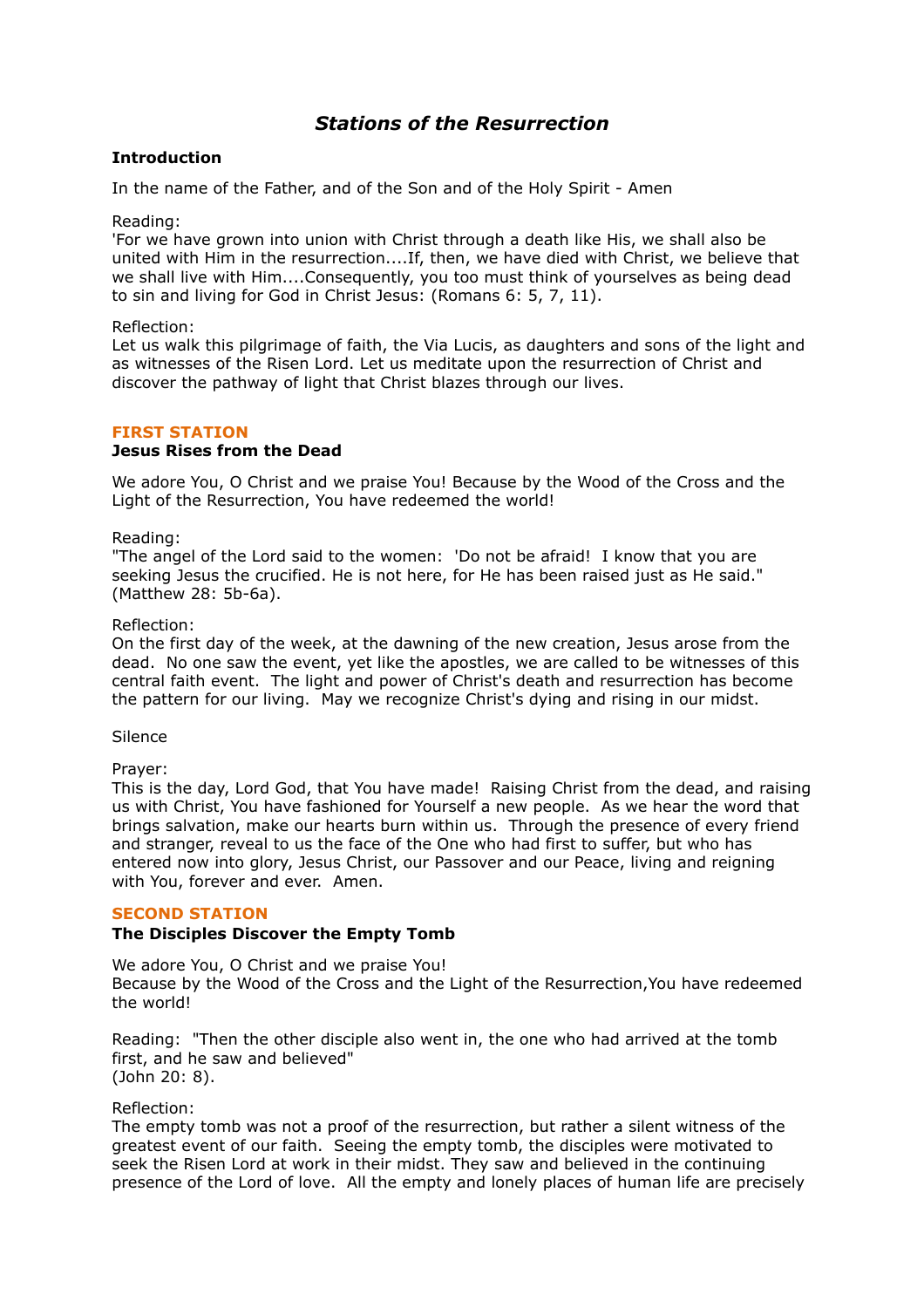where the Lord wishes to work and be revealed.

#### Silence

#### Prayer:

God our Father, creator of all, today is the day of overwhelming joy. The Lord appeared to those who had begun to lose hope and opened their eyes to what the Scriptures foretold: that first He must die and then rise. May the Risen Lord breathe on our minds and open our eyes that we may know Him in the breaking of bread, and follow Him in His risen life. Grant this through Christ our Lord. Amen.

### **THIRD STATION**

# **The Risen Lord Appears to Mary Magdalen, Apostle to the Apostles**

We adore You, O Christ and we praise You! Because by the Wood of the Cross ......

#### Reading:

"She turned around and saw Jesus there, but did not know it was Jesus. Jesus said to her, 'Woman, why are you weeping? Whom are you looking for?' She thought He was the gardener and said to Him, 'Sir, if you carried Him away, tell me where you laid Him, and I will take Him.' Jesus said to her, 'Mary!" She turned and said to Him in Hebrew, 'Rabbouni,' which means Teacher. Jesus said to her, 'Stop holding on to Me, for I have not yet ascended to the Father. But go to My brothers and tell them, 'I am going to My Father and your Father, to My God and your God.' Mary of Magdala went and announced to the disciples, 'I have seen the Lord,' and what He told her" (John 20: 14b-18).

#### Reflection:

In the fourth gospel, Mary Magdalen is given the mission to carry the good news of the resurrection to the apostles and the disciples. Mary had been in the company of Jesus and His followers, and is given the privilege to announce the hope of new life. She is known over the centuries as "the apostle to the Apostles." Jesus called her by name, gave her the eyes of faith, and called her to give a unique personal witness to her friends in the faith community.

#### Silence

#### Prayer:

God our Father, You will that all people to be saved and come to the knowledge of Your truth. Send workers into Your great harvest that the Gospel may be preached to every creature. May Your people, gathered together by the word of life and strengthened by the power of the sacraments, advance in the way of salvation. We ask this through Christ our Lord. Amen.

#### **FOURTH STATION**

### **The Risen Lord Appears on the Road to Emmaus**

We adore You, O Christ and we praise You! Because by the Wood of the Cross .......

#### Reading:

"...It happened that while they were conversing and debating, Jesus Himself drew near and walked with them, but their eyes were prevented from recognizing Him.... And He said to them, 'Oh, how foolish you are! How slow of heart to believe all that the prophets spoke! Was it not necessary that the Messiah should suffer these things and enter into His glory?' Then beginning with Moses and all the prophets, He interpreted to them what referred to Him in all the scriptures" (Luke 24: 15, 25-27).

#### Reflection:

The Emmaus road is the story of the Christian life. These disciples were walking away from Jerusalem and the apostolic faith community in defeat and dejection. They had lost hope. We too, have moments of despair and desolation. The Risen Lord Jesus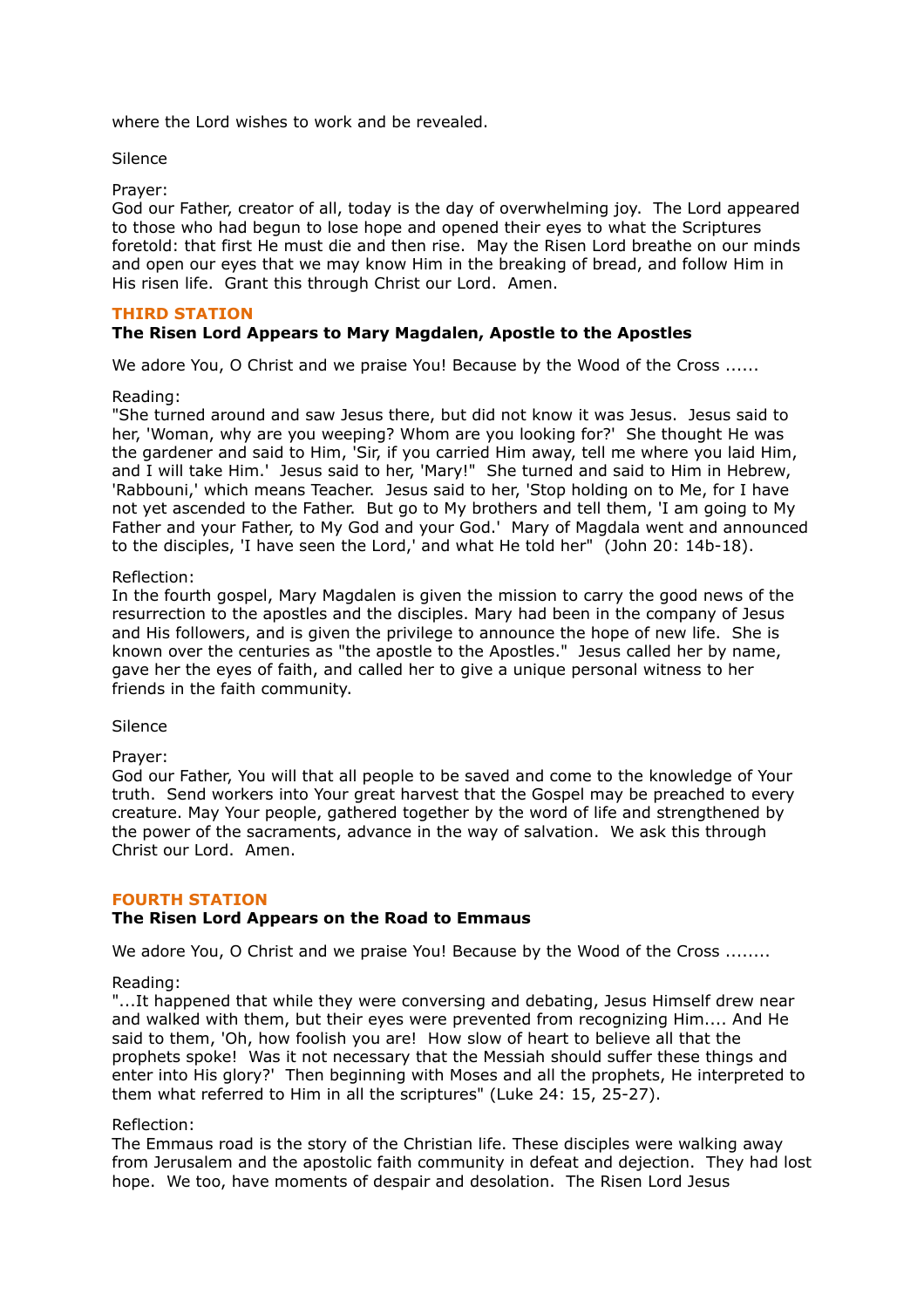accompanies us along the road, even when we are moving in the wrong direction. Only the Lord can "break open" the Word in order to help us understand the stories of our lives, especially suffering, and read them in harmony with the pattern of the Scriptures. Only the Lord can rekindle our energy and our resolve to devote ourselves to what is most important in life.

Silence

Prayer:

Lord God, as disciples on our pilgrimage, we implore Jesus Christ: stay with us, Lord. Open our hearts to true conversion and, as we have known the Lord in the breaking of the bread, so make us witnesses of a new humanity, renewed, reconciled and at peace in Your love. Send us as heralds of the repentance and forgiveness You offer to all in the name of Jesus, who lives and reigns with You, forever and ever. Amen.

#### **FIFTH STATION The Risen Lord is Recognized in the Breaking of the Bread**

We adore You, O Christ and we praise You! Because ........

Reading:

" ...They urged Him, 'Stay with us, for it is nearly evening and the day is almost over.' So He went in to stay with them. And it happened that while He was with them at table, He took bread, said the blessing, broke it, and gave it to them. With that, their eyes were opened and they recognized Him, but He vanished from their sight. Then they said to each other, 'Were not our hearts burning within us while He spoke to us on the way and opened the scriptures to us'" (Luke 24: 29-32).

Reflection:

The encounter on the road leads to the table, the breaking of the bread and the total gift of self. Recognition of the Risen Lord is always linked with the Eucharist. At the heart of our Christian life is this meal of Word and Eucharist which we celebrate every Sunday. The Risen Lord presides over all our journeys, wishing to set our hearts on fire in generous service to all people in need, near and far. The gift we have received is the gift we share. Humbly, we set out on the various roads of our lives to respond to all the hungers of the human family.

Silence

Prayer:

You are truly blessed, O God of holiness: You accompany us with love as we journey through life. Blessed too, is Your Son, Jesus Christ, who is present among us, and whose love gathers us together. As once He did for His disciples, Christ now opens the Scriptures for us and breaks the bread. May the Eucharist we celebrate guide us to the fullness of Christ's life. We pray in the power of Christ's Spirit, forever and ever. Amen.

### **SIXTH STATION**

### **The Risen Lord Appears to the Community of Disciples**

We adore You, O Christ and we praise You! Because .........

Reading:

"'Why are you troubled? And why do questions arise in your hearts? Look at My hands and My feet, that it is I Myself. Touch Me and see, because a ghost does not have flesh and bones as you can see I have,' And as He said this, He showed them His hands and His feet" (Luke 24: 38-40).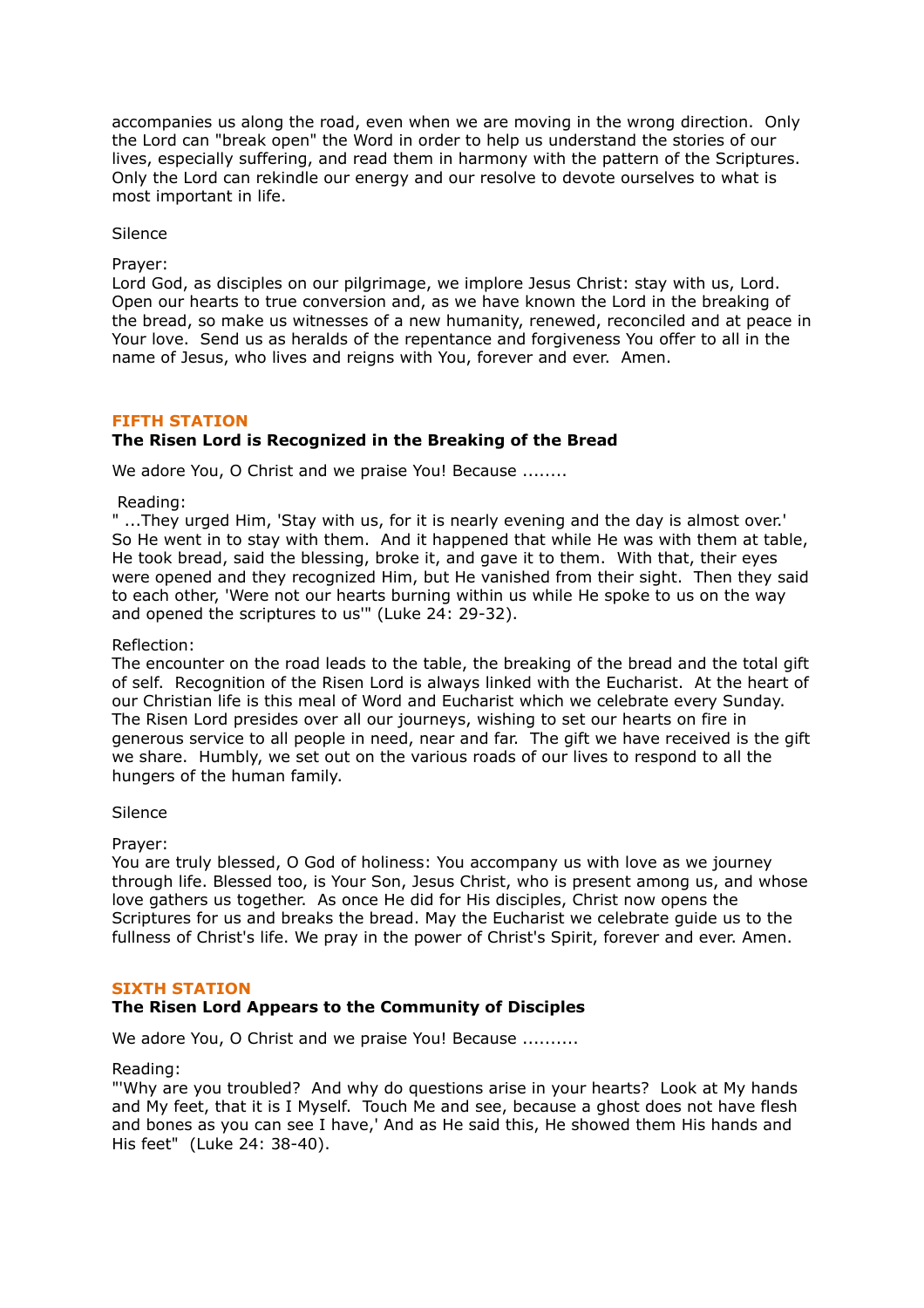### Reflection:

The disciples on the road to Emmaus quickly returned to the other disciples in Jerusalem with "burning hearts." Their despair had been reversed and they were eager to convince the others that Jesus was alive. Jesus the Christ is always eager to gather the community of disciples at the table of faith and to show them that He has risen with His wounds glorified. All our wounds will one day be glorified. We seek to understand how the Risen Lord invites us to be "wounded healers," recognizing now that the Lord desires us to be ambassadors of reconciliation, while we ourselves are being forgiven and healed.

#### Silence

#### Prayer:

God of unchanging power and light, look with favor and mercy on the entire community of Your Church. Bring lasting salvation to the human family, so that the world may see the fallen lifted up, the old made new, and all things brought to perfection, through Him who is our origin, our Lord Jesus Christ who lives and reigns forever and ever. Amen.

#### **SEVENTH STATION**

## **The Risen Lord Breathes Peace and Gives the Power to Forgive**

We adore You, O Christ and we praise You! Because ....................

#### Reading:

Jesus came and stood in their midst and said to them, 'Peace be with you'... The disciples rejoiced when they saw the Lord. Jesus said to them again, 'Peace be with you. As the Father has sent Me, so I send you.' And when He had said this, He breathed on them and said to them, 'Receive the Holy Spirit. Whose sins you forgive are forgiven them, and whose sins you retain are retained'" (John 20: 19b, 20b-23).

#### Reflection:

Even though the doors of the Upper Room were bolted shut, the Risen Lord pierced through all fear and united the hearts of the disciples with the gift of peace. Deep inner peace is the root and source of the peace and joy that the world cannot give. The Risen Lord calls us to seek peace always through a non-violent commitment to conflict resolution and thus transform the world, relationship by relationship.

Silence

#### Prayer:

God of perfect peace, violence and cruelty can have no part of You. May those who are at peace with one another hold fast to the good will that unites them; may those who are enemies forget their hatred and be healed. We ask this through Christ our Lord. Amen.

#### **EIGHTH STATION**

### **The Risen Lord Strengthens the Faith of Thomas**

We adore You, O Christ and we praise You! Because ....

#### Reading:

"Thomas…was not with them when Jesus came.... Thomas said, 'Unless I see the mark of the nails in His hands and put my finger into the nail marks and put my hand into His side, I will not believe'...Jesus came...and stood in their midst and said, 'Peace be with you.' Then He said to Thomas, 'Put your finger here and see My hands, and bring your hand and put it into My side, and do not be unbelieving, but believe'...Blessed are those who do not see and yet believe." (John 20: 24-29).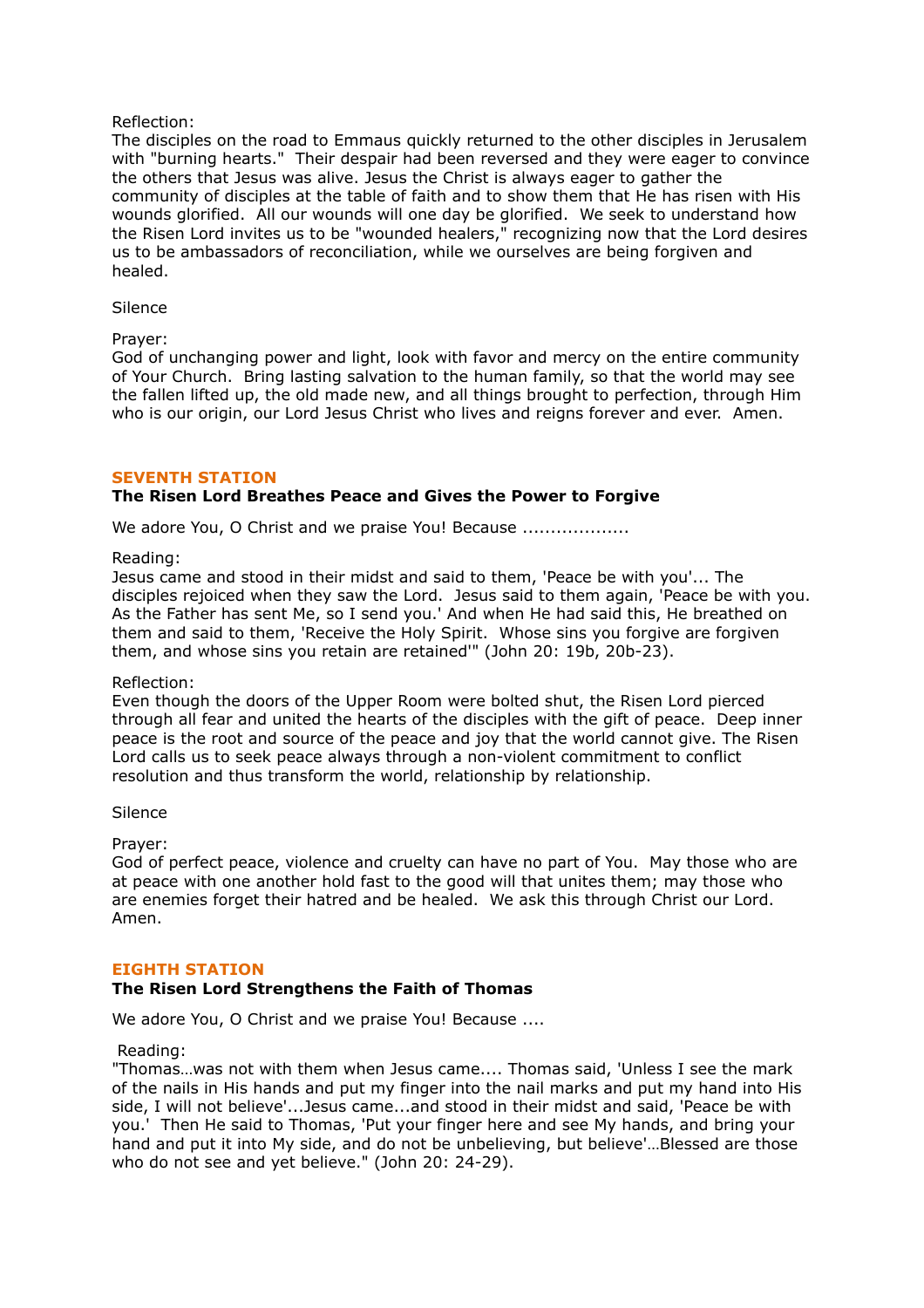### Reflection:

The story of Thomas is important because it is through Thomas' example that we realize that doubt can be a part of faith. Too easily we call him "Doubting Thomas," and forgetting that after examining the nail marks, he fully embraced the Risen One as his Lord and Savior. Thomas' doubt was transformed into a lively faith. We too, are called to believe, knowing full well that our faith may be tested by doubt and fear. As disciples who desire an ever-deeper faith, we are patient and understanding with those who are struggling, searching and seeking like Thomas.

#### Silence

#### Prayer:

Heavenly Father and God of mercy, we no longer look for Jesus among the dead, for He is alive and has become the Lord of life. From the waters of death You raise us up with Him and renew Your gift of life within us. Increase in our minds and hearts the risen life we share with Christ and help us to grow as Your people toward the fullness of eternal life with You. We ask this through Christ our Lord. Amen.

#### **NINTH STATION**

### **The Risen Lord Eats with the Disciples on the Shore of Tiberias**

We adore You, O Christ and we praise You! Because by.....

#### Reading:

"Jesus said to them, 'Bring some of the fish you just caught.' So Simon Peter went over and dragged the net ashore full of one hundred fifty-three large fish. Even though there were so many, the net was not torn. Jesus said to them, 'Come, have breakfast.' And none of His disciples dared to ask Him, 'Who are You?' because they realized it was the Lord" (John 21: 10-12).

#### Reflection:

After the crucifixion, the apostles returned to their former way of life. Out on the familiar Sea of Galilee, these expert fishers find themselves ineffective and baffled because not even a single fish was caught. From the shore, the Risen Lord guides them and directs their nets until they are filled to overflowing. As He prepares breakfast for them, He nourishes their hearts and promises them that they can also be fed by making disciples in His name. He calls them to an entirely new way of fishing—fishing for people.

#### Silence

#### Prayer:

Father in heaven, author of all truth, a people once in darkness has listened to Your Word and followed Your Son as He rose from the tomb. Hear the prayer of this newborn people and strengthen Your Church to answer Your call. May we rise and come forth into the light of day to stand in Your presence until eternity dawns. We ask this through Christ our Lord. Amen.

#### **TENTH STATION**

# **The Risen Lord Forgives Peter and Entrusts Him to Feed His Sheep**

We adore You, O Christ and we praise You! Because by ....

#### Reading:

"When they had finished breakfast, Jesus said to Simon Peter, 'Simon, son of John, do you love Me more than these?'... Peter was distressed that Jesus had said to him a third time, 'Do you love Me?' and he said to Him, 'Lord, You know everything, You know that I love You.' Jesus said to him, 'Feed my sheep.... Follow Me' " (John 21: 15, 17b, 19b).

#### Reflection:

The Risen Lord directs His attention to Peter whose embarrassing three-fold denial was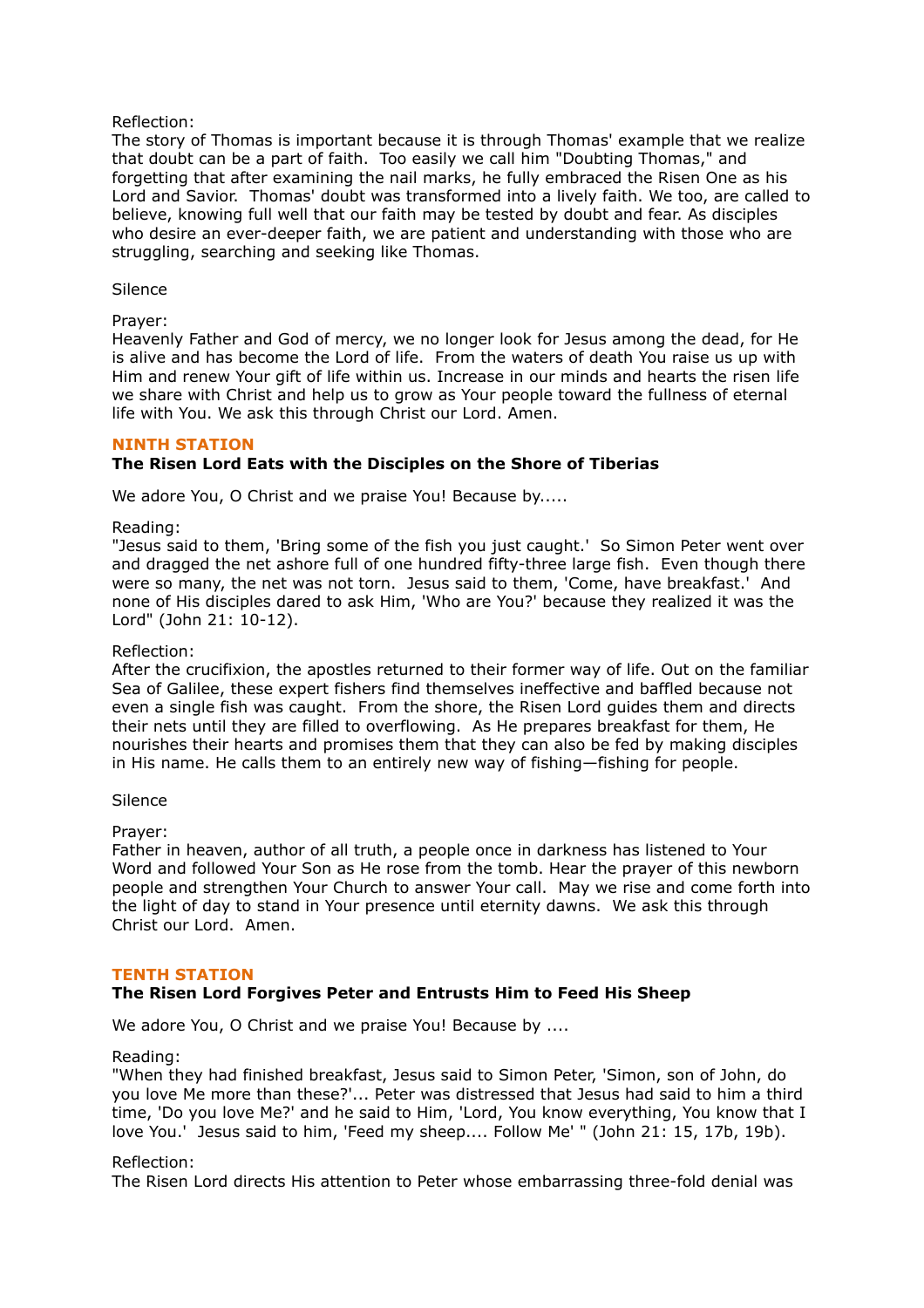still ringing in his heart. The questions posed by Jesus help Peter to find reconciliation and to embrace his new mission to tend and feed the sheep. Their encounter reminds us that forgiveness is always available, even for the most serious of mistakes we can make. This warm embrace of forgiveness strengthens our resolve to be reconcilers and healers in the Spirit of Jesus. Only love can overcome guilt and deception. Only love and forgiveness can make us whole.

Silence

Prayer:

Father, fill our hearts with the fire of Your love and the desire to ensure justice for our brothers and sisters. By sharing the good things You give us, may we secure justice and equality for every human being, an end to all division, and a human society built on love and peace. Grant this through Christ our Lord.

#### **ELEVENTH STATION**

#### **The Risen Lord Sends the Disciples into the World**

Reading:

"'Go therefore, and make disciples of all the nations, baptizing them in the name of the Father, and of the Son, and of the Holy Spirit, teaching them to observe all that I have commanded you. And behold, I am with you always, until the end of the age'" (Matthew 28: 19-20).

#### Reflection:

From the mountaintop, the Risen Lord gives the "Great Commission" to the disciples to reach out to the ends of the earth. We realize that we are the recipients of this faithfilled mission: our ancestors embraced the faith of the apostles, who were the original witnesses of the resurrection. The greatest response we can give to such a legacy is our dedication to a new evangelization of our contemporary culture. We must allow the Risen Lord to reinvigorate our whole way of living, helping us to re-evaluate every aspect of our lives with the values of the Kingdom of God.

Silence

#### Prayer:

God of all creation, whose mighty power raised Jesus from the dead, be present to this community of disciples whom You have called to the hope of a glorious inheritance among the saints. Strengthen us in the power of the Spirit to go and make disciples of all nations, to obey everything that Jesus Christ has commanded us, and to know that He is with us always until the end of the age, interceding on our behalf, living and reigning with You in the power of the Holy Spirit, now and forevermore. Amen.

#### **TWELFTH STATION**

### **The Risen Lord Ascends into Heaven**

We adore You, O Christ and we praise You! Because by .....

#### Reading:

"So then the Lord Jesus, after He spoke to them, was taken up into heaven and took His seat at the right hand of God. But they went forth and preached everywhere, while the Lord worked with them and confirmed the word through accompanying signs" (Mark 16: 19-20).

#### Reflection:

The Scriptures do not portray the Ascension as a day of sadness. While still looking up at the skies, the disciples were consoled by the continuing presence of the Lord. They return to the familiar surroundings of the Upper Room, with Mary, the mother of the Lord, to pray in anticipation of their mission. In this "original novena," we continue to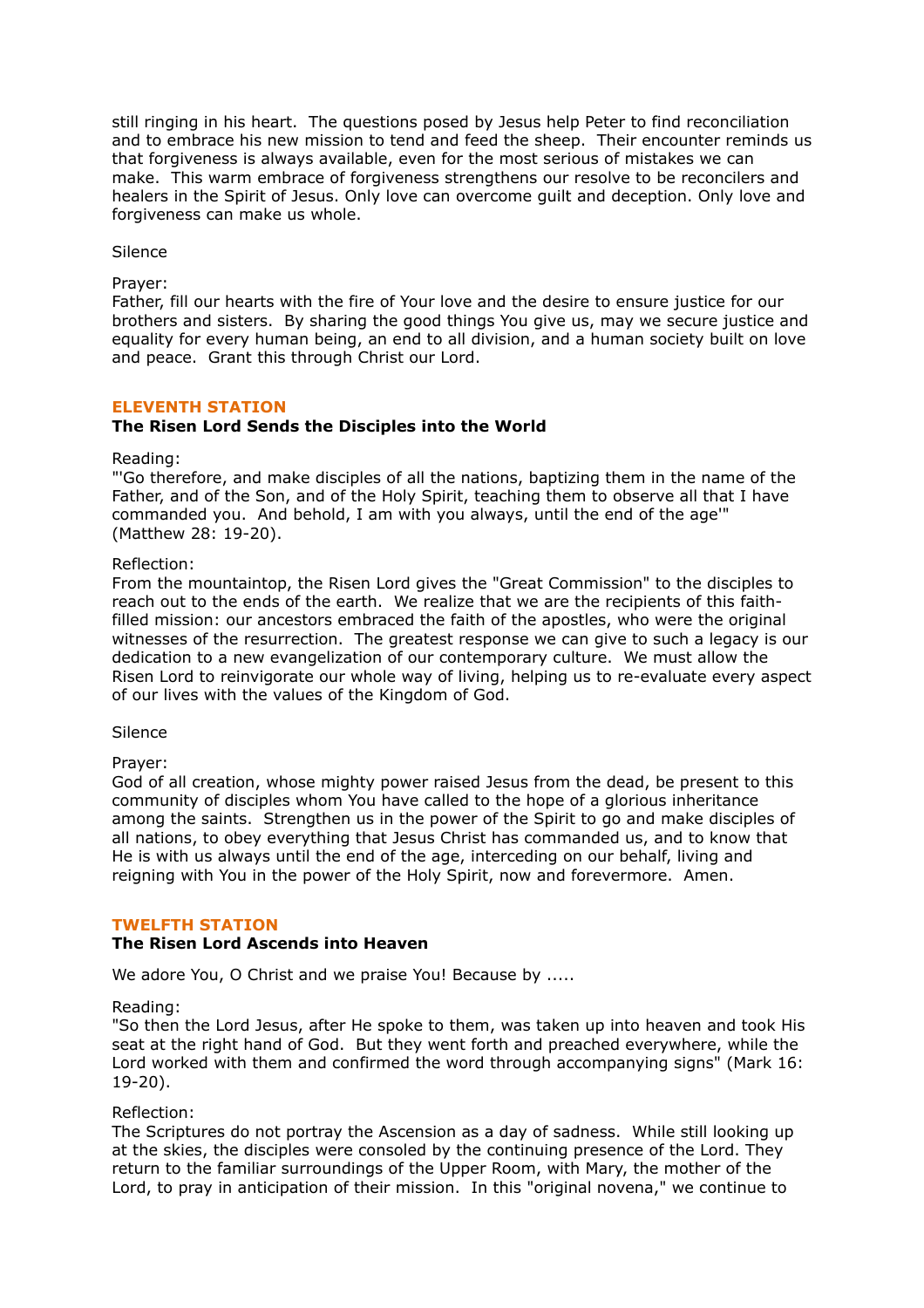implore the Risen Lord to be the center of our lives and to keep us focused as a jubilant pilgrim people.

Silence

Prayer:

Eternal God, clothe us now with Your power. With the eyes of our hearts enlightened, may we come to understand the immeasurable greatness of Your power at work in us who believe. In that strength, may we boldly pronounce the Good News of our salvation to everyone. We ask this through Christ our Lord. Amen.

#### **THIRTEENTH STATION**

### **Mary and the Disciples Keep Vigil in the Upper Room for the Spirit's Advent**

We adore You, O Christ and we praise You! Because by ...

Reading:

"When they entered the city, they went to the upper room where they were staying.... All [the apostles] devoted themselves with one accord to prayer, together with some women, and Mary, the mother of Jesus, and His brothers" (Acts 1: 13a, 14).

#### Reflection:

Throughout the history of the Church, there have been apostolic movements dedicated to prayerful contemplation, and others resulting in transforming action. As we have crossed the threshold into a new millennium, we look to the "Upper Room" as a symbolic place where we return over and over again, so that we can become "contemplatives in action." As persons who are both prayerful and energetic in service to the Gospel, we must always keep vigil for the advent of the Risen Lord, with the flame of faith alive in our hearts. Only the Lord can refresh our spirits and renew us in the ministries that flow from our Baptism and Confirmation.

Silence

Prayer:

Father most holy, see Your Church gathered here in prayerful worship like the first disciples and Mary in the Upper Room. Grant that we may accomplish, in the joy of the Holy Spirit, all that You give us to do in the world. May we gladly share in Christ's sufferings so as to rejoice when His glory is revealed. We ask this through Christ our Lord. Amen.

#### **FOURTEENTH STATION**

### **The Risen Lord Sends the Holy Spirit**

We adore You, O Christ and we praise You! Because by

Reading:

"... Suddenly there came from the sky a noise like a strong driving wind, and it filled the entire house. Then there appeared to them tongues as of fire, which parted and came to rest on each one of them. And they were all filled with the Holy Spirit and began to speak in different tongues, as the Spirit enabled them to proclaim" (Acts 2: 2-4).

#### Reflection:

The power of the Holy Spirit drives the disciples from the Upper Room into the streets and marketplace. The Spirit compels them to take the message everywhere, in places familiar and unfamiliar, not stopping until they reach the ends of the world. We have been clothed with the same Spirit. We are called to be evangelizers and witnesses, near and far, wherever we go. The Spirit always goes before us, preparing the way and strengthening our hearts to be generous servants of the Risen Lord who ever guides us.